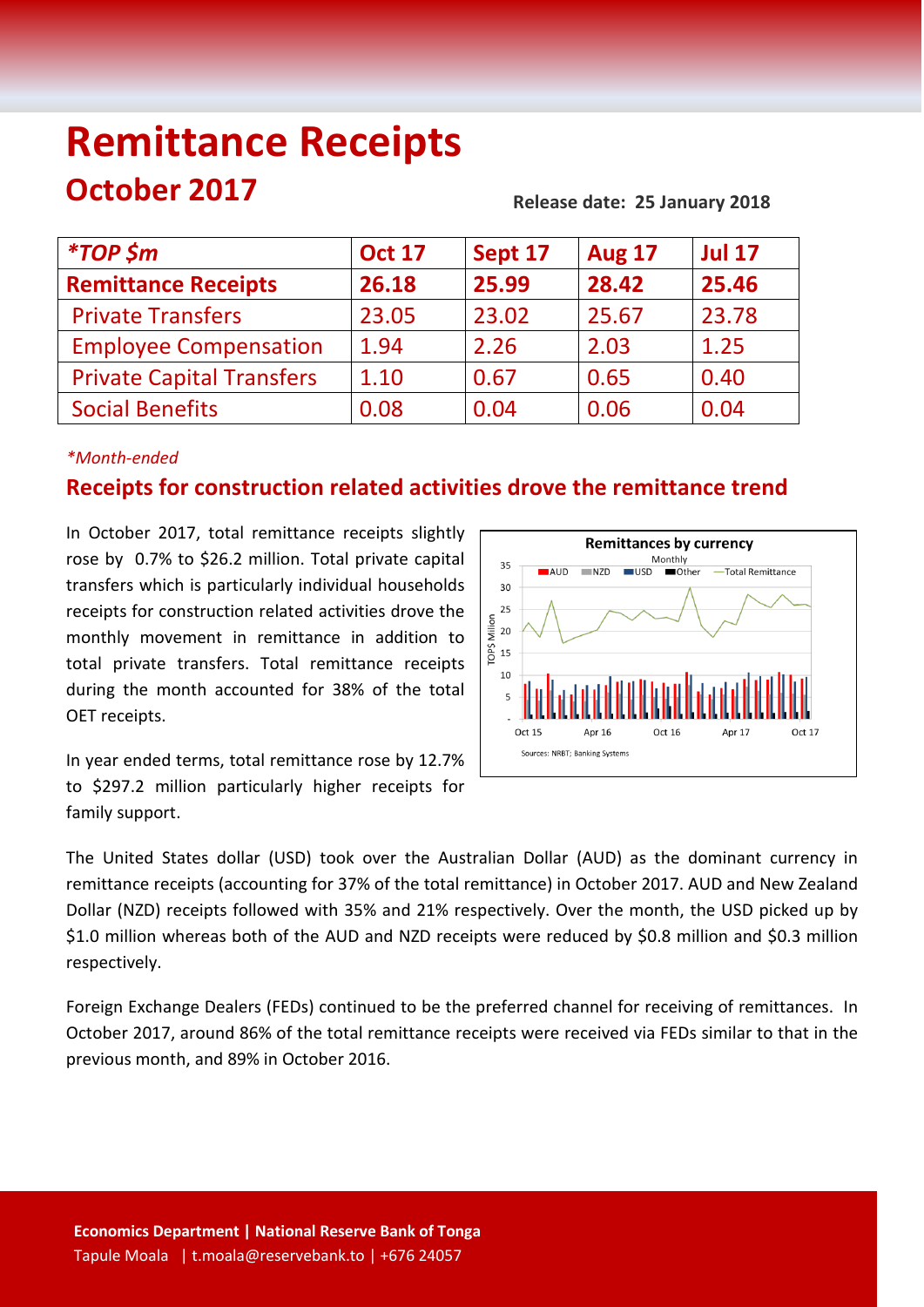#### **Private Transfers**

In October 2017, total private transfers slightly rose by 0.1% to \$23.1 million, particularly receipts from individuals transfers to own account. Total private transfers accounted for 88% of the total remittance receipts and 33% of the total OET receipts.

In year ended terms, private transfers rose by 14.5% (\$34.8 million) to \$274.9 million, particularly higher receipts of family support from friends and relatives abroad.



#### **Employee Compensation[1](#page-1-0)**

Employee compensation fell by 14.1% to \$1.9 million over the month. Receipts from other wages & salaries declined by \$0.2 million whereas receipts from Recognised Seasonal Employer (RSE) fell by \$0.1 million. Total employee compensation represented 7% of the total remittance receipts in October. Over the year to October 2017, total compensation of employees declined by 19.5% to \$15.9 million, due mainly to lower receipts from RSE workers.

#### **Private capital transfers & Social benefits**

In October, both private transfers for capital expenditures and social benefits rose by \$0.4 million and \$0.05 million respectively. Both categories of remittance only accounted for 5% of the total remittances receipt compared to 3% of the previous month. This was mainly due to higher receipts by households for house construction and renovation related activities during the month compared to September. In year ended terms, receipts for private capital transfers rose by \$2.7 million whereas receipts from social benefits fell by \$0.2 million.

#### **Outlook**

Remittance receipts are anticipated to remain at high levels in the upcoming months as Christmas and holiday festivities approaches. The Reserve Bank will continue to closely monitor the remittance receipts given it is the largest source of foreign exchange inflow for the economy.

<span id="page-1-0"></span> $1$  Employee compensation is the sum of wages and salaries from the Recognised Seasonal Employer (RSE) program, Tongan residents working short term overseas, and resident employees serving foreign organizations.